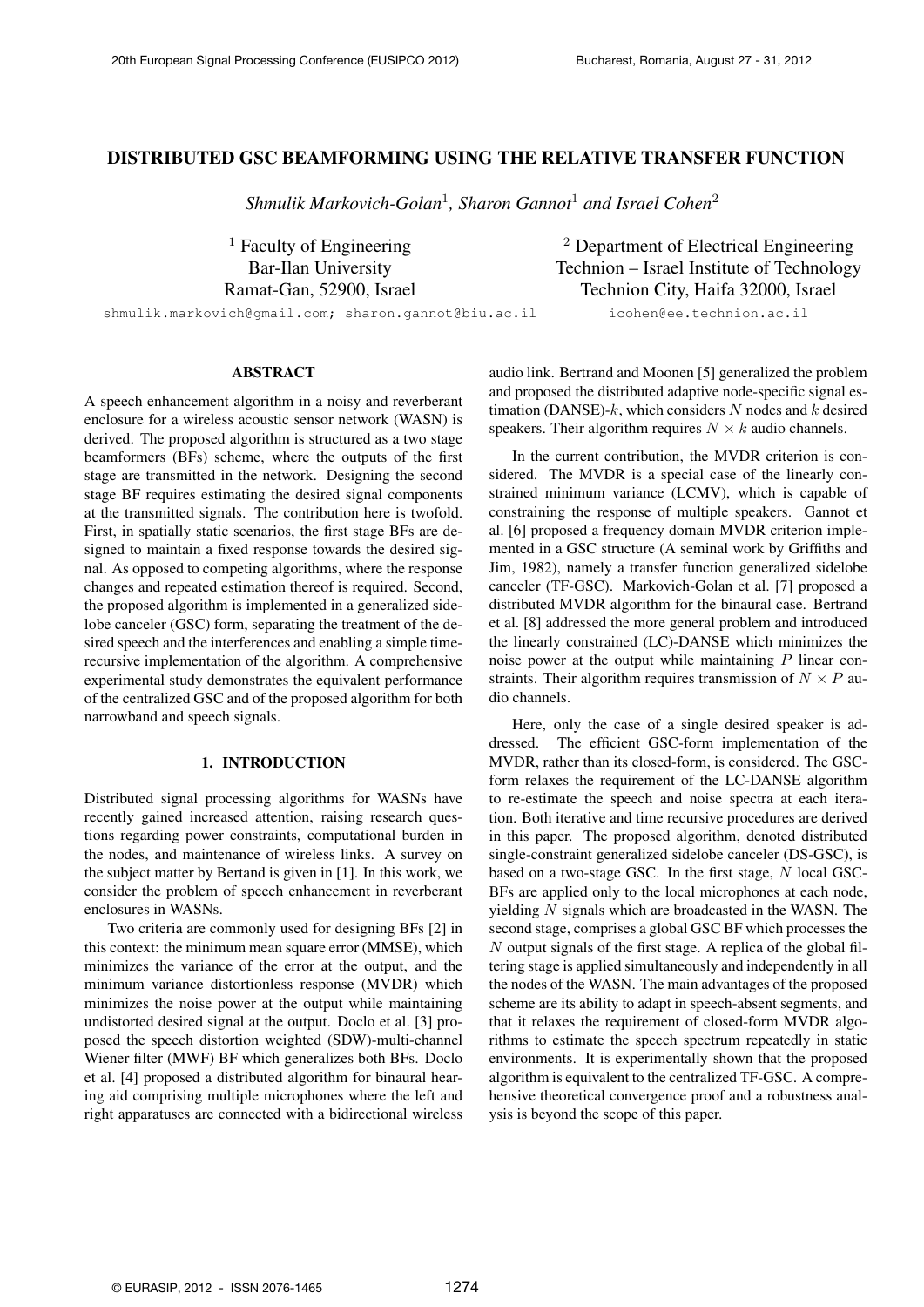The structure of the paper is as follows. The problem is formulated in Sec. 2. In Sec. 3, the TF-GSC BF is presented. In Sec. 4, we introduce the proposed GSC-based distributed algorithm, namely the DS-GSC. A comprehensive experimental study is given in Sec. 5. Some concluding remarks are given in Sec. 6.

## 2. PROBLEM FORMULATION

Consider an *N*-node WASN. Denote by  $M_n$  the number of microphones in the *n*th node, and by  $M = \sum_{n=1}^{N} M_n$  the total number of microphones. The problem is formulated in the short time Fourier transform (STFT) domain, where *k* denotes the frequency index and *ℓ* denotes the segment index. Let  $z(\ell, k)$  be a vector constructed by all received microphone signals  $\mathbf{z}(\ell, k) = \begin{bmatrix} \mathbf{z}_1^T(\ell, k) & \cdots & \mathbf{z}_N^T(\ell, k) \end{bmatrix}^T$ where  $z_n(\ell, k)$  is the local  $M_n \times 1$  received signals vector of the *n*th node and  $(\cdot)^T$  is the transpose operator. The term *local* (to the *n*th node) is associated with the signals and parameters calculated using only the microphones at the *n*th node. By the term *global* we designate signals and parameters which are calculated using data from other nodes shared via the wireless link. The global vector of received signals is formulated as:

$$
\mathbf{z}(\ell,k) = \mathbf{h}(\ell,k)s(\ell,k) + \mathbf{v}(\ell,k)
$$
 (1)

where  $s(\ell, k)$  is the desired speech source, and  $h(\ell, k)$  consists of a vector of  $M \times 1$  acoustic transfer function (ATF) from the desired speaker to the microphones. The vector  $\mathbf{v}(\ell, k)$  is a vector of interferences picked up by microphones. Assuming that the speaker and the noise are statistically independent, the covariance matrix of the received signals is:

$$
\mathbf{\Phi}_{zz}(\ell,k) = \lambda_s(\ell,k)\mathbf{h}(\ell,k)\mathbf{h}^\dagger(\ell,k) + \mathbf{\Phi}_{vv}(\ell,k) \tag{2}
$$

where  $\lambda_s(\ell, k)$  is the variance of the desired speech signal,  $\Phi_{vv}(\ell, k)$  is the covariance matrix of the interferences and  $(\cdot)$ <sup>†</sup> is the Hermitian operator. We assume that the network is fully connected, i.e., each transmitted signal is available to all nodes. In networks that are not fully connected a variation of the proposed algorithm can be derived, however, it is beyond the scope of this contribution. We assume that the location of the speaker is static and that the noise sources' statistics is slowly time-varying. Therefore, the speaker ATF and the noise covariance matrix are assumed time-invariant. Hence, in these quantities the frame index is omitted. For brevity, explicit frequency dependence is omitted hereafter. Finally, denote by  $U_n$  an  $M \times M_n$  matrix that extracts the local microphones  $\mathbf{z}_n(\ell) = \mathbf{U}_n^{\dagger} \mathbf{z}(\ell)$  from  $\mathbf{z}(\ell)$ :

$$
\mathbf{U}_{n} = \left[ \begin{array}{c} \mathbf{0}_{M_{n} \times (\sum_{n'=1}^{n-1} M_{n'})} \end{array} \right] \mathbf{I}_{M_{n}} \Big| \mathbf{0}_{M_{n} \times (\sum_{n'=n+1}^{N} M_{n'})} \Big]^\dagger \tag{3}
$$

where  $\mathbf{I}_m$  is an  $m \times m$  identity matrix.

The problem at hand is to enhance the desired speech signal at each node, with access only to the local microphones and the transmitted signals.

# 3. THE CENTRALIZED TF-GSC BF

Let **w** be the centralized TF-GSC BF. Recall that **w** is the output power  $\mathbf{w}^{\dagger} \mathbf{\Phi}_{uv} \mathbf{w}$  minimizer, that satisfies the constraint  $\mathbf{h}^{\mathsf{T}}\mathbf{w} = 1$ . In many applications, when the goal is to reduce the noise level, while sacrificing dereverberation, it is sufficient to enhance the desired signal as received by a reference microphone (arbitrarily chosen here to be the first microphone). The relative transfer function  $(RTF)$  [6],  $\hat{h}$ , is defined as the vector of ATFs from the desired signal to the microphones normalized by the ATF to the reference microphone,  $\dot{\mathbf{h}} = \mathbf{h}/h_1$ . The resulting modified constraint satisfies  $\tilde{\mathbf{h}}^{\dagger} \mathbf{w} = 1$  (see [6]).

Now, we are ready to formulate the centralized GSC:

$$
\tilde{\mathbf{w}} = \tilde{\mathbf{q}} - \tilde{\mathbf{B}} \tilde{\mathbf{f}} \tag{4}
$$

where  $\tilde{q}$  denotes the fixed beamformer (FBF) and is parallel to the RTF, **B** denotes the blocking matrix (BM) and **f** denotes the noise canceller (NC). The FBF [2] is given by:

$$
\tilde{\mathbf{q}} = \frac{\tilde{\mathbf{h}}}{\|\tilde{\mathbf{h}}\|^2}.
$$
 (5)

The matrix  $\tilde{\mathbf{B}}$  is designed to block the RTF of the speaker, i.e.,  $\mathbf{\tilde{B}}^{\dagger} \mathbf{\tilde{h}} = \mathbf{0}_{(M-1)\times 1}$ , but it is not unique. One way of constructing the BM is by calculating the singular value decomposition (SVD) of  $\tilde{h}$ :

$$
\tilde{\mathbf{h}} = \tilde{\boldsymbol{\Theta}} \tilde{\boldsymbol{\Gamma}} \tilde{\boldsymbol{\Psi}}^{\dagger} \tag{6}
$$

and selecting the  $M - 1$  left singular vectors (of  $\Theta$ ) which correspond to the zero singular values [2]. The NC is given in a closed-form by:

$$
\tilde{\mathbf{f}} = \left(\tilde{\mathbf{B}}^{\dagger} \boldsymbol{\Phi}_{vv} \tilde{\mathbf{B}}\right)^{-1} \tilde{\mathbf{B}} \boldsymbol{\Phi}_{vv} \tilde{\mathbf{q}}.
$$
 (7)

An efficient time-recursive implementation for adapting the NC during speech-absent segments utilizes the normalized least mean squares (LMS) (NLMS) algorithm:

$$
\tilde{\mathbf{f}}(\ell+1) = \tilde{\mathbf{f}}(\ell) + \frac{\mu}{\tilde{\lambda}_u(\ell)} \tilde{\mathbf{u}}(\ell) \tilde{y}^*(\ell)
$$
 (8)

where the noise reference signals at the output of the BM are denoted  $\tilde{\mathbf{u}}(\ell) = \tilde{\mathbf{B}}^{\dagger} \mathbf{z}(\ell)$ , the output of the TF-GSC is denoted  $\tilde{y}(\ell) = \tilde{\mathbf{w}}^{\dagger} \mathbf{z}(\ell)$ , the adaptation step is  $0 < \mu < 2$ ,  $\tilde{\lambda}_u(\ell)$  is a power normalization factor:

$$
\tilde{\lambda}_u(\ell+1) = \rho \tilde{\lambda}_u(\ell) + (1-\rho) ||\tilde{\mathbf{u}}(\ell)||^2, \tag{9}
$$

and  $\rho$  is a forgetting factor (typically  $0.8 < \rho < 1$ ).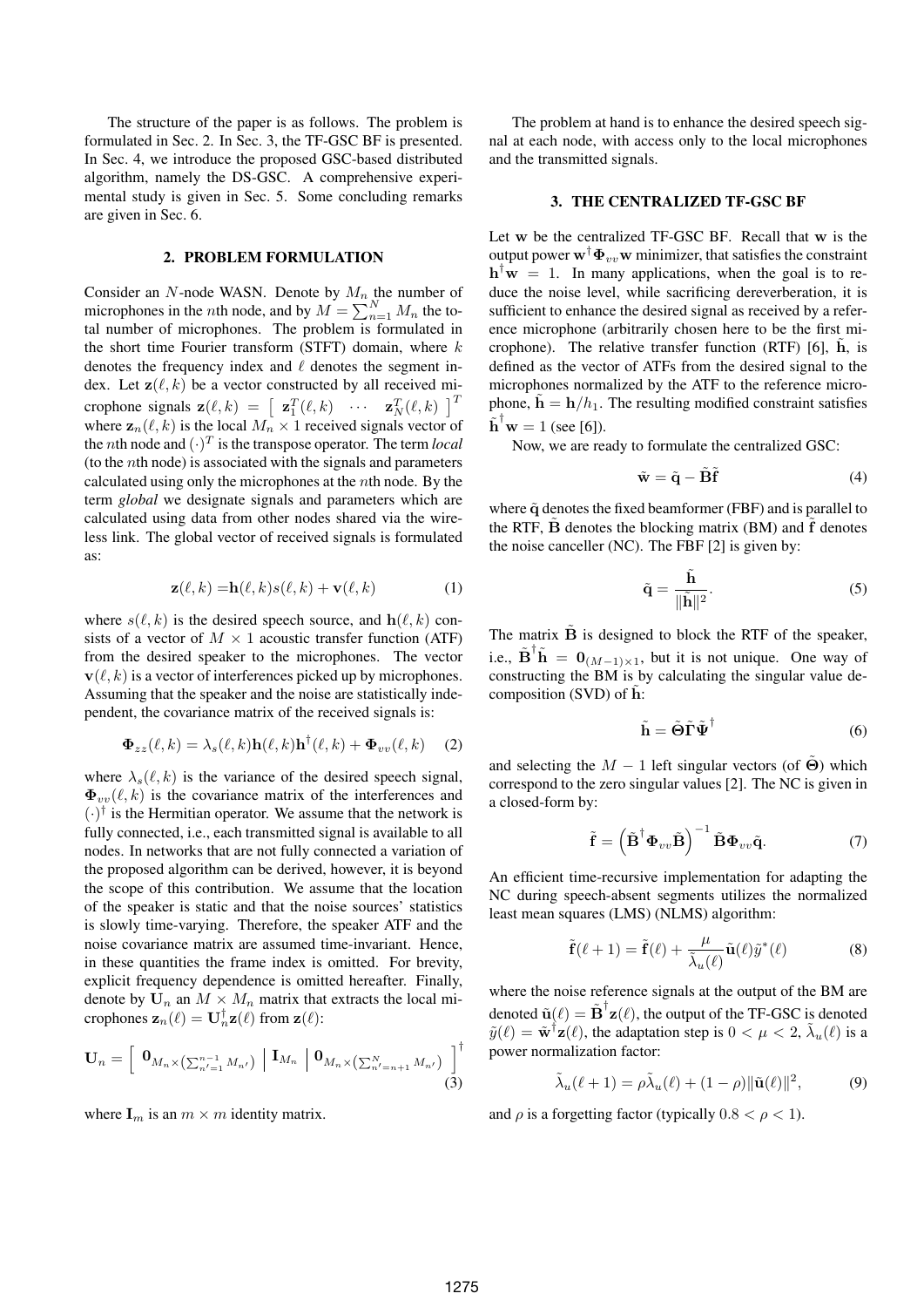

Fig. 1. A block-diagram of the DS-GSC.

# 4. THE DS-GSC

A two-stage distributed enhancement TF-GSC BF algorithm, denoted as DS-GSC, is now proposed. The first stage consists of *N* TF-GSC-BFs which process local signals at each node. The output signals of the first stage are broadcasted in the WASN. The second stage consists of a global TF-GSC BF which processes the *N* outputs of the first stage. A replica of the global BF is concurrently applied in all nodes.

Denote the first stage output at the *n*th node as  $\dot{y}_n(\ell)$  for  $n = 1, \ldots, N$ . Let the concatenated *N* outputs of the first stage be  $\dot{\mathbf{y}}_l(\ell) = \dot{\mathbf{W}}_l^{\dagger} \mathbf{z}(\ell) = \begin{bmatrix} \dot{y}_1(\ell) \cdots & \dot{y}_N(\ell) \end{bmatrix}^T$ , where the subscript *l* denotes*local*, the *N* local BFs are given in a matrix notation by  $\dot{\mathbf{W}}_l = \begin{bmatrix} \mathbf{U}_1 \dot{\mathbf{w}}_1 & \cdots & \mathbf{U}_N \dot{\mathbf{w}}_N \end{bmatrix}$ , and  $\dot{\mathbf{w}}_n$  are filters of the first stage TF-GSC BF at the *n*th node:

$$
\dot{\mathbf{w}}_n = \dot{\mathbf{q}}_n - \dot{\mathbf{B}}_n \dot{\mathbf{f}}_n. \tag{10}
$$

Note that  $\dot{\mathbf{W}}_l$  is an  $M \times N$  matrix. The local FBF, BM and NC at the *n*th node are denoted  $\dot{\mathbf{q}}_n$ ,  $\dot{\mathbf{B}}_n$  and  $\dot{\mathbf{f}}_n$ , respectively. The total output of the DS-GSC is given by  $\dot{y}_g(\ell) = \dot{\mathbf{w}}_g^{\dagger} \dot{\mathbf{y}}_l(\ell)$ where the subscript *g* denotes *global* and

$$
\dot{\mathbf{w}}_g = \dot{\mathbf{q}}_g - \dot{\mathbf{B}}_g \dot{\mathbf{f}}_g \tag{11}
$$

is the second stage global TF-GSC BF. The second stage FBF, BM and NC are denoted by  $\dot{\mathbf{q}}_g$ ,  $\dot{\mathbf{B}}_g$  and  $\dot{\mathbf{f}}_g$ , respectively. A block-diagram of the DS-GSC algorithm is depicted in Fig. 1.

The proposed algorithm consists of three phases: first, the local RTFs are estimated, and the local FBFs and BMs are constructed; second, the global RTFs are estimated, and the global FBF and BM are constructed; third, the local and global NCs are alternatingly updated until convergence. The first two phases are only applied once in static environments. We adopt in our implementation a standard subspace-based RTF estimation procedure [7], where a perfect voice activity detector (VAD) is assumed.

The local and global stage filtering are presented in Secs. 4.1 and 4.2, respectively. In Sec. 4.3 we present an iterative algorithm for updating the NCs, and prove its convergence. Later, in Sec. 4.4 we derive a time-recursive variant.

# 4.1. Local stage filtering

Denote by  $\dot{\mathbf{h}}_n$  the local RTF, which equals the ATF relating the desired signal and the local microphone signals at the *n*th node normalized by its first component,  $\mathbf{h}_n = \mathbf{U}_n^{\dagger} \mathbf{h}$ /  $\left(\mathbf{U}_{n}^{\dagger}\mathbf{h}\right)$ 1 . The local TF-GSC BF at the *n*th node is designed to satisfy the constraint  $\mathbf{h}_n^{\dagger} \dot{\mathbf{w}}_n = 1$ , therefore the desired signal component at its output is  $h_{n,1} s(\ell)$ . Similarly to (5) and (6) the local FBF is given by:

$$
\dot{\mathbf{q}}_n = \frac{\dot{\mathbf{h}}_n}{\|\dot{\mathbf{h}}_n\|^2} \tag{12}
$$

and the local BM,  $\dot{\mathbf{B}}_n$ , is constructed by the  $M_n - 1$  left singular vectors, corresponding to the zero singular values in the  $\overline{\text{SVD}}$  of  $\dot{\mathbf{h}}_n$ .

# 4.2. Global stage filtering

Denote by  $\dot{\mathbf{h}}_g$  the global RTF, which equals the ATF relating the desired signal and the local output signals  $\dot{\mathbf{y}}_l(\ell)$ , normalized by its first component  $\mathbf{h}_g = \frac{\mathbf{W}_l^{\dagger} \mathbf{h}}{h_1}$ . Note, that the fixed response of the desired source at the local outputs, simplifies the global RTF estimation in static scenarios. Following similar arguments to (5) and (6) the global FBF is  $\dot{\mathbf{q}}_g = \frac{\dot{\mathbf{h}}_g}{\dot{\mathbf{h}}_g}$ *∥* ˙**h***g∥*<sup>2</sup> and the global BM,  $\dot{\mathbf{B}}_g$ , is constructed by the  $N-1$  left singular vectors, corresponding to the zero singular values in the SVD of  $\mathbf{h}_g$ . Consequently, the desired signal component at the BF output is  $h_1s(\ell)$ .

#### 4.3. Iterative algorithm

Following the results of previous sections, the noise component at the output of the DS-GSC is:

$$
\dot{v}(\ell) = \dot{\mathbf{w}}_g^{\dagger} \dot{\mathbf{W}}_l^{\dagger} \mathbf{v}(\ell) = \dot{\mathbf{w}}_l^{\dagger} \dot{\mathbf{W}}_g^{\dagger} \mathbf{v}(\ell). \tag{13}
$$

where  $\dot{\mathbf{W}}_g$  is an  $M \times M$  diagonal matrix given by

$$
\dot{\mathbf{W}}_{g} = \text{blkdiag}\left\{\dot{w}_{g,1}\mathbf{I}_{M_1},..,\dot{w}_{g,N}\mathbf{I}_{M_N}\right\} \tag{14}
$$

and  $\dot{\mathbf{w}}_l$  is a concatenation of the local GSC-BFs:

$$
\dot{\mathbf{w}}_l = \dot{\mathbf{q}}_l - \dot{\mathbf{B}}_l \dot{\mathbf{f}}_l \tag{15}
$$

and its components are given by:

$$
\dot{\mathbf{q}}_l = \begin{bmatrix} \dot{\mathbf{q}}_1^\dagger & \cdots & \dot{\mathbf{q}}_N^\dagger \end{bmatrix}^\dagger
$$
 (16a)

$$
\dot{\mathbf{B}}_l = \text{blkdiag}\left\{\dot{\mathbf{B}}_1, ..., \dot{\mathbf{B}}_N\right\} \tag{16b}
$$

$$
\dot{\mathbf{f}}_l = \left[ \begin{array}{ccc} \dot{\mathbf{f}}_1^\dagger & \cdots & \dot{\mathbf{f}}_N^\dagger \end{array} \right]^\dagger. \tag{16c}
$$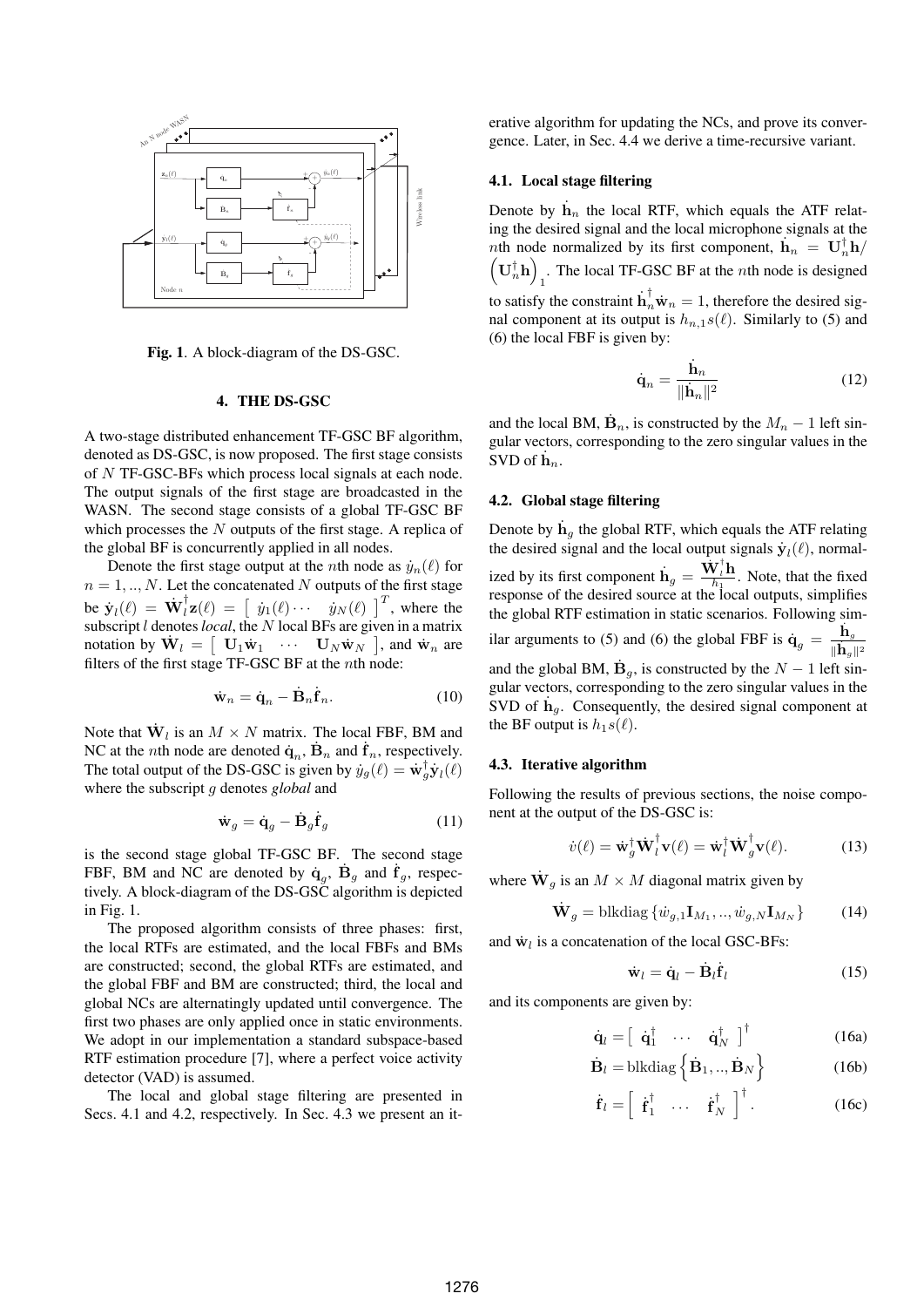The variance of the noise component (13) is:

$$
\gamma = \dot{\mathbf{w}}_g^\dagger \dot{\mathbf{W}}_l^\dagger \boldsymbol{\Phi}_{vv} \dot{\mathbf{W}}_l \dot{\mathbf{w}}_g \tag{17a}
$$

$$
= \dot{\mathbf{w}}_l^{\dagger} \dot{\mathbf{W}}_g^{\dagger} \boldsymbol{\Phi}_{vv} \dot{\mathbf{W}}_g \dot{\mathbf{w}}_l. \tag{17b}
$$

Since the FBFs and BMs have been already determined (recall that the acoustic scenario is static), only the NC filters  $\dot{\mathbf{f}}_l$  and ˙ **f** *<sup>g</sup>* should be set for minimizing the residual noise power. The concatenated NCs vector is denoted by  $\dot{\mathbf{f}} = \begin{bmatrix} \dot{\mathbf{f}}_l^{\dagger} & \dot{\mathbf{f}}_g^{\dagger} \end{bmatrix}$ ]*†* .

We propose an iterative algorithm comprised of two alternating steps sequentially: first, updating the local NCs  $\dot{\mathbf{f}}_l$ ; second, updating the global NC  $\dot{\mathbf{f}}_g$ . We denote values at the *i*th iteration with the superscript  $(\cdot)^{(i)}$ .

Consider the first update step, i.e.,  $\dot{\mathbf{f}}_a^{(i)}$  $g^{(i)}_g$  is updated to  $\dot{\mathbf{f}}_g^{(i+1)}$ *g* while  $\dot{\mathbf{f}}_l^{(i+1)} = \dot{\mathbf{f}}_l^{(i)}$  $l_l^{\text{eq}}$  remains fixed. An explicit expression of (17a) in terms of  $\dot{\mathbf{f}}_q^{(i)}$  $g^{(v)}$  at the *i*th iteration is given by:

$$
\gamma^{(i)} = \left(\dot{\mathbf{q}}_g - \dot{\mathbf{B}}_g \dot{\mathbf{f}}_g^{(i)}\right)^{\dagger} \left(\dot{\mathbf{W}}_l^{(i)}\right)^{\dagger} \boldsymbol{\Phi}_{vv} \dot{\mathbf{W}}_l^{(i)} \left(\dot{\mathbf{q}}_g - \dot{\mathbf{B}}_g \dot{\mathbf{f}}_g^{(i)}\right). \tag{18}
$$

Equation (18) is a quadratic function of  $\dot{\mathbf{f}}_q^{(i)}$  $g^{(v)}$ , allowing for a simple calculation of the gradient with respect to  $\dot{\mathbf{f}}_g$ :

$$
\frac{\partial \gamma^{(i)}}{\partial \dot{\mathbf{f}}_g^{\dagger}} = -\dot{\mathbf{B}}_g^{\dagger} \left(\dot{\mathbf{W}}_l^{(i)}\right)^{\dagger} \boldsymbol{\Phi}_{vv} \dot{\mathbf{W}}_l^{(i)} \left(\dot{\mathbf{q}}_g - \dot{\mathbf{B}}_g \dot{\mathbf{f}}_g\right). \tag{19}
$$

The updated  $\dot{\mathbf{f}}_g$  is obtained by equating the gradient to zero:

$$
\dot{\mathbf{f}}_{g}^{(i+1)} = \left(\dot{\mathbf{B}}_{g}^{\dagger} \left(\dot{\mathbf{W}}_{l}^{(i)}\right)^{\dagger} \boldsymbol{\Phi}_{vv} \dot{\mathbf{W}}_{l}^{(i)} \dot{\mathbf{B}}_{g}\right)^{-1} \cdot \dot{\mathbf{B}}_{g}^{\dagger} \left(\dot{\mathbf{W}}_{l}^{(i)}\right)^{\dagger} \boldsymbol{\Phi}_{vv} \dot{\mathbf{W}}_{l}^{(i)} \dot{\mathbf{q}}_{g}.
$$
\n(20)

Consider the second update step, i.e.,  $\dot{\mathbf{f}}_l^{(i)}$  $\sum_{l}$  is updated to  $\dot{\mathbf{f}}_l^{(i+1)}$  while  $\dot{\mathbf{f}}_g^{(i+1)} = \dot{\mathbf{f}}_g^{(i)}$  $g^{\text{(0)}}$  remains fixed. An explicit expression of (17b) at the *i*th iteration is given in terms of  $\dot{\mathbf{f}}_l$  by:

$$
\gamma^{(i)} = \left(\dot{\mathbf{q}}_l - \dot{\mathbf{B}}_l \dot{\mathbf{f}}_l^{(i)}\right)^{\dagger} \left(\dot{\mathbf{W}}_g^{(i)}\right)^{\dagger} \boldsymbol{\Phi}_{vv} \left(\dot{\mathbf{W}}_g^{(i)}\right)^{\dagger} \left(\dot{\mathbf{q}}_l - \dot{\mathbf{B}}_l \dot{\mathbf{f}}_l^{(i)}\right).
$$
\n(21)

Equation (21) is a quadratic function of  $\dot{\mathbf{f}}_l$ . The gradient of  $\gamma^{(i)}$  with respect to  $\mathbf{\dot{f}}_l$  is:

$$
\frac{\partial \gamma^{(i)}}{\partial \dot{\mathbf{f}}_l^{\dagger}} = -\dot{\mathbf{B}}_l^{\dagger} \left(\dot{\mathbf{W}}_g^{(i)}\right)^{\dagger} \boldsymbol{\Phi}_{vv} \left(\dot{\mathbf{W}}_g^{(i)}\right)^{\dagger} \left(\dot{\mathbf{q}}_l - \dot{\mathbf{B}}_l \dot{\mathbf{f}}_l\right) \quad (22)
$$

yielding

$$
\dot{\mathbf{f}}_l^{(i+1)} = \left(\dot{\mathbf{B}}_l^{\dagger} \left(\dot{\mathbf{W}}_g^{(i)}\right)^{\dagger} \boldsymbol{\Phi}_{vv} \dot{\mathbf{W}}_g^{(i)} \dot{\mathbf{B}}_l\right)^{-1} \cdot \dot{\mathbf{B}}_l^{\dagger} \left(\dot{\mathbf{W}}_g^{(i)}\right)^{\dagger} \boldsymbol{\Phi}_{vv} \dot{\mathbf{W}}_g^{(i)} \dot{\mathbf{q}}_l. \tag{23}
$$

It can be easily verified that the proposed algorithm converges. First,  $\gamma^{(i+1)} \leq \gamma^{(i)}$  is monotonically non-increasing, since  $\dot{\mathbf{f}}^{(i)}$  belongs to the minimization range of  $\dot{\mathbf{f}}^{(i+1)}$ . Second,  $\gamma^{(i)}$  is trivially lower bounded by  $0 \leq \gamma^{(i)}$ . In practice the iterative algorithm cannot be implemented, since updating  $\dot{\mathbf{f}}_l$  (23) involves non-local quantities unavailable at each node. However, a practical time-recursive algorithm can be derived, as presented in the sequel.

## 4.4. Time-recursive algorithm

A time-recursive procedure for updating the NCs is obtained by using two NLMS algorithms for updating  $\dot{\mathbf{f}}_g(\ell)$  and  $\dot{\mathbf{f}}_l(\ell)$ alternately, during speech-absent time segments. As in all stochastic approximation procedures, we propose to replace the iteration index *i* by the segment index *ℓ*. We further propose to perform *L<sup>u</sup>* updates of each filter before switching to the other filter updates.

Consider an update step of  $\dot{\mathbf{f}}_g(\ell)$  to  $\dot{\mathbf{f}}_g(\ell+1)$  while  $\dot{\mathbf{f}}_l(\ell+1) = \dot{\mathbf{f}}_l(\ell)$  is unaltered. An instantaneous estimate of the gradient (19) at the  $\ell$ th frame is  $-\dot{u}_g(\ell)\dot{v}^*(\ell)$  where  $\dot{\mathbf{u}}_g(\ell) = \dot{\mathbf{B}}_g^{\dagger} \dot{\mathbf{v}}_l(\ell)$ , and  $\dot{\mathbf{v}}_l(\ell)$  is the noise component in  $\dot{\mathbf{y}}_l(\ell)$ . The updated  $\dot{\mathbf{f}}_g(\ell+1)$  is therefore:

$$
\dot{\mathbf{f}}_g(\ell+1) = \dot{\mathbf{f}}_g(\ell) + \frac{\mu}{\dot{\lambda}_{u,g}(\ell)} \dot{\mathbf{u}}_g(\ell) \dot{v}^*(\ell) \tag{24}
$$

where, similarly to (9),  $\dot{\lambda}_{u,g}(\ell)$  is a time-recursive estimate of the power normalization. Similarly, we can define an update step of  $\dot{\mathbf{f}}_l(\ell)$  to  $\dot{\mathbf{f}}_l(\ell+1)$  while  $\dot{\mathbf{f}}_g(\ell+1) = \dot{\mathbf{f}}_g(\ell)$ . An instantaneous estimate of the gradient (22) at the *ℓ*th frame is  $-\dot{W}_g^{\dagger}(\ell)\dot{u}_l(\ell)\dot{v}^*(\ell)$ , where  $\dot{u}_l(\ell) = \dot{B}_l^{\dagger}z(\ell)$ . Note that the calculation of the *n*th component of the estimated gradient can be done locally. Hence,  $\dot{\mathbf{f}}_n(\ell+1)$ ;  $n = 1,..,N$  can be updated in parallel:

$$
\dot{\mathbf{f}}_n(\ell+1) = \dot{\mathbf{f}}_n(\ell) + \frac{\mu}{\dot{\lambda}_{u,l}^n(\ell)} \dot{w}_{g,n}^*(\ell) \dot{\mathbf{u}}_n(\ell) \dot{v}^*(\ell) \qquad (25)
$$

where, as in (9),  $\dot{\lambda}_{u,l}^n(\ell)$  is a power normalization factor.

# 5. EXPERIMENTAL STUDY

An experimental study of three algorithms using multiple Monte-Carlo trials is presented. We compare the centralized TF-GSC, the time-recursive DS-GSC and the local TF-GSC (a TF-GSC BF which utilizes only the microphones of a the first node). A WASN comprised of  $N = 4$  nodes, each consisting of  $M_n = 2$  microphones was simulated. The performance of the BFs was evaluated by using the signal to total interference ratio (SIR) improvement.